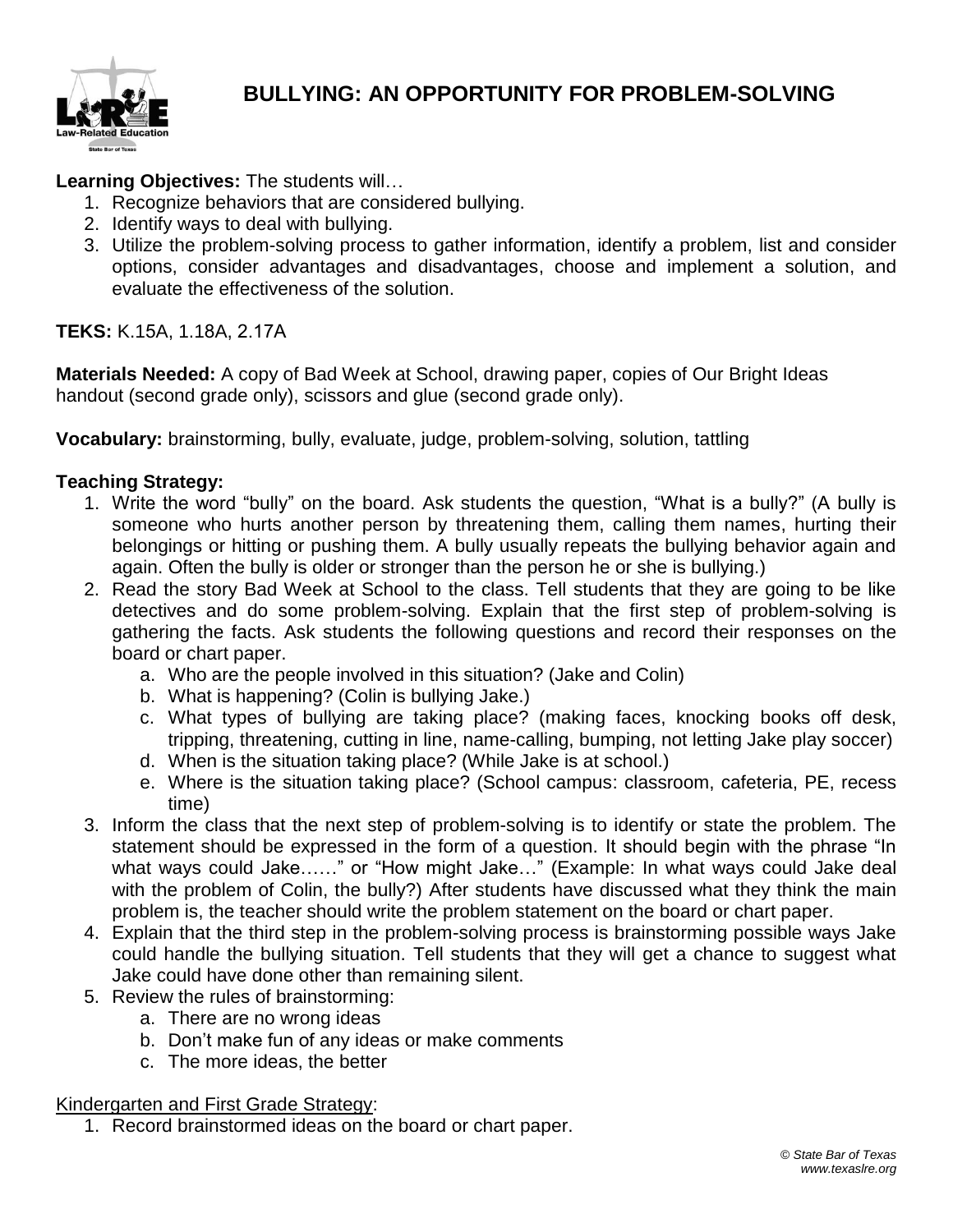- 2. Explain that the next step of problem-solving is to evaluate or judge each solution.
- 3. Review each suggestion on the brainstormed list and have students rate each idea. If they think an idea is very good and could possibly change Colin's behavior, they should indicate with a "thumbs up" signal. If they think an idea really wouldn't change Colin's behavior, they show indicate "thumbs down." Remind students that they should indicate their own opinion and not be influenced by how other students vote. (If a majority of the students like an idea, then leave the idea on the list. If a majority of students dislike an idea, draw a line through it or erase it.)
- 4. Give students a piece of drawing paper. Have each student draw a picture representing the idea (from those remaining on the list) that he/she thinks is the best solution to the bullying problem.
- 5. Have students share their pictures and relate why they think the idea they chose is the best solution to the problem.

#### Second Grade Strategy:

- 1. Give each student a copy of the Our Bright Ideas sheet handout. Facilitate a brainstorming session and have students record each suggested idea on a light bulb on their sheet. (A visual may be displayed to demonstrate how the light bulbs should be labeled.)
- 2. Explain that the next step of problem-solving is to evaluate or judge the brainstormed solutions. Tell students that each solution will be judged on a scale of 1 to 3. The following rating scale will be used:
	- a.  $3 =$  Very good solution for this situation
	- b.  $2 =$  Average Idea not sure it would solve this problem
	- c. 1 = Don't think this solution would work for this situation
- 3. Review each suggested solution on the brainstormed list and have students rate each idea. They should write the rating at the bottom of each light bulb on the cap. (Students may reach consensus, work in groups, or evaluate the ideas individually.)
- 4. After students have evaluated each possible solution, instruct them to cut out the light bulb that states the idea that they think would be the best strategy for Jake to use to deal with Colin. Students should glue the light bulb on a piece of drawing paper and write a sentence explaining why they believe this is the best way for Jake to deal with Colin.
- 5. Students should share their finished product with the class.
- 6. To conclude the lesson, have students discuss any or all of the following questions:
	- a. Have you ever been bullied? How did it make you feel?
	- b. How did you handle the situation?
	- c. Is tattling the same as asking for help? What is the difference?
	- d. How can classmates help friends who are being bullied?
	- e. How can we prevent bullying in our school?

#### **Extension for Gifted/Talented:**

Create a new ending to the story Bad Week at School. The story should include the solution students chose and a description how the situation worked out.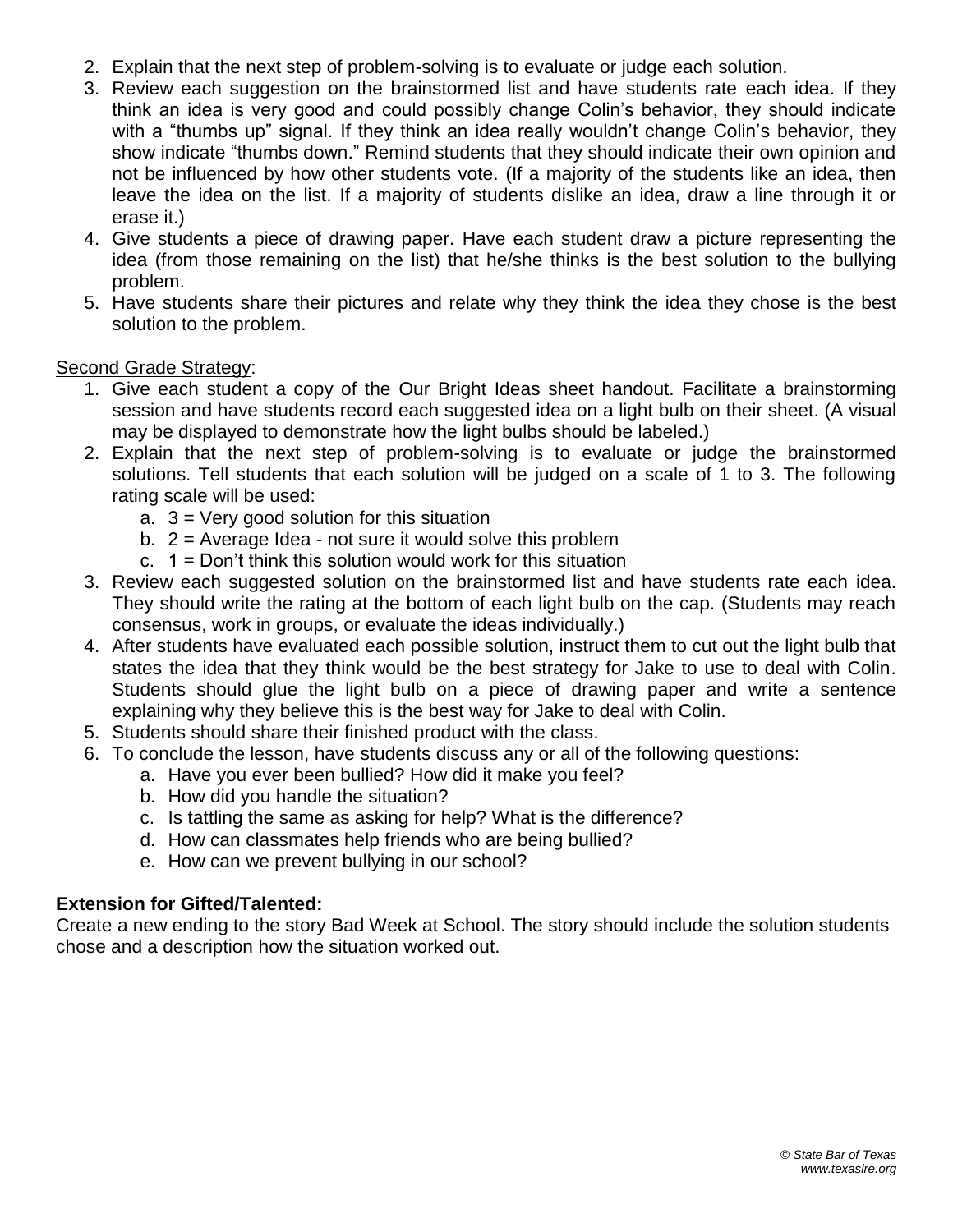## **BAD WEEK AT SCHOOL**

Jake, a first grader, was looking forward to the weekend. He wanted to play with his cousins, have fun and just forget about the upsetting things that happened to him this week at school.

Colin, a classmate, had been bullying Jake every chance he got. Jake wished that he wasn't the youngest and shortest kid in the class. He seemed to be the only one that Colin picked on, and he wondered if that was why.

On Monday Colin made mean faces at Jake and stuck his tongue out at him every time the teacher, Miss Miller, turned her back. Colin also passed his desk and knocked Jake's books on the floor on purpose.

During PE class on Tuesday, Colin tripped Jake. He told Jake that if he told the PE teacher, he would beat him up after school. Jake's leg was sore, and he wanted to cry. He didn't say anything to anyone because he was scared of what Colin might do to him.

The next day at lunch time, Colin cut in front of Jake in the cafeteria line. When Jake was about to sit down at the table, Colin said, "I don't want 'Jake the Jerk' sitting at my table." That really hurt Jake's feelings and embarrassed him in front of everyone in the class.

Thursday, Jake overheard Colin telling Emma not to be friends with him. That same day, Colin whispered something in Armando's ear and then they both looked at Jake and laughed. It made him feel very uncomfortable.

Jake almost made it through Friday without any problems; however, things changed when Miss Miller rewarded the class by letting them play on the playground in the afternoon. Jake always liked to play soccer with his friends, Amar, Katie and Jennifer. As he approached them to join the game, Colin bumped into him. Then Colin grabbed the soccer ball and told Jake they didn't need anyone else on the team. Jake felt left out, alone and sad.